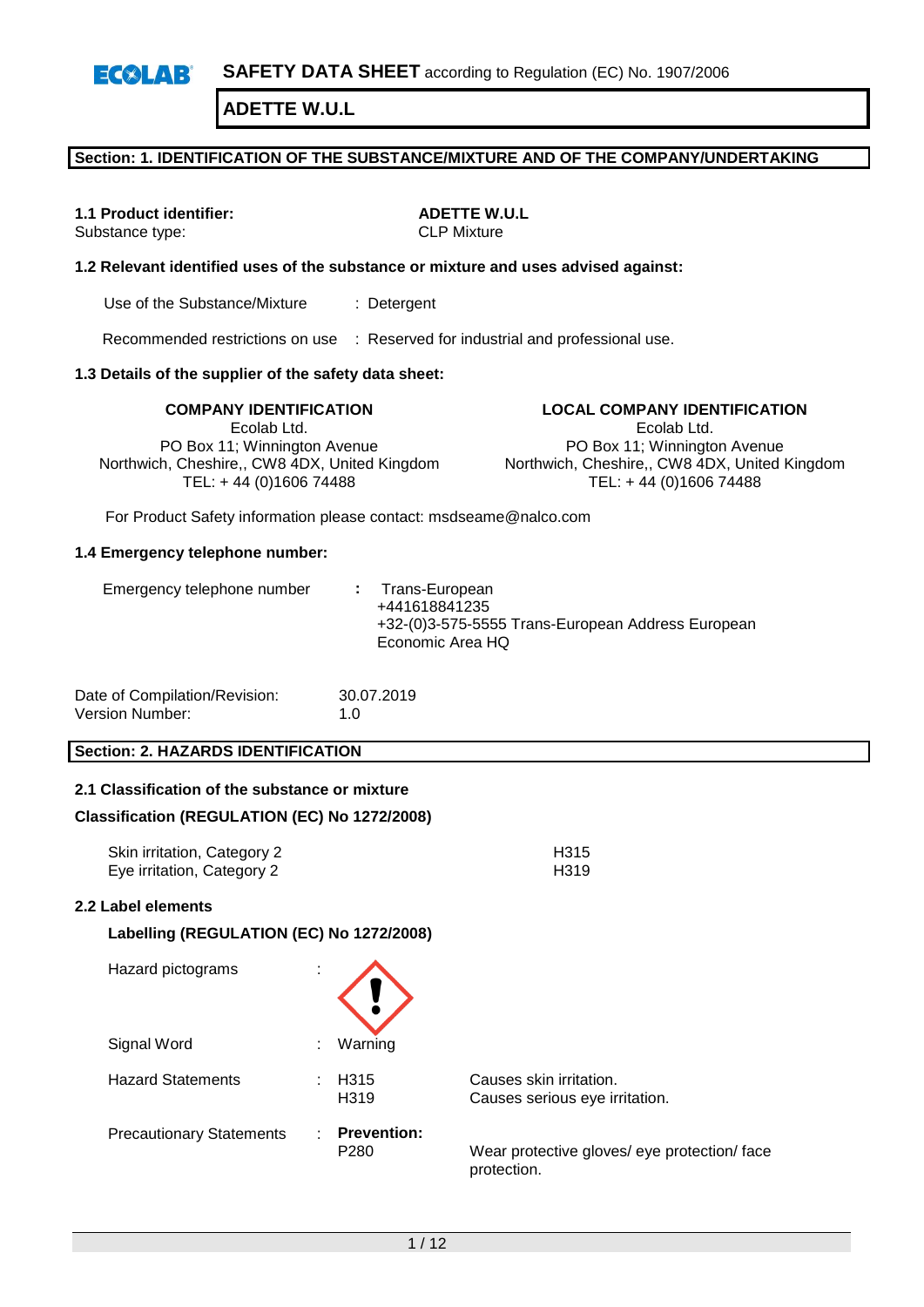## **2.3 Other hazards**

None known.

# **Section: 3. COMPOSITION/INFORMATION ON INGREDIENTS**

## **3.2 Mixtures**

## **Hazardous components**

| <b>Chemical Name</b>                                                                                              | CAS-No.<br>EC-No.<br>REACH No.              | Classification<br>(REGULATION (EC) No 1272/2008)                                                                                                        | Concentration:<br>[%] |  |  |  |
|-------------------------------------------------------------------------------------------------------------------|---------------------------------------------|---------------------------------------------------------------------------------------------------------------------------------------------------------|-----------------------|--|--|--|
| Linear(C12-C14)alkanol,<br>ethoxylated, sulfated, sodium<br>salt                                                  | 68891-38-3<br>500-234-8<br>01-2119488639-16 | Skin irritation Category 2; H315<br>Serious eye damage Category 1; H318<br>Chronic aquatic toxicity Category 3; H412                                    | $3 - 5$               |  |  |  |
| Para C10-13-sec-<br>alkylbenzenesulfonic acid                                                                     | 85536-14-7<br>287-494-3<br>01-2119490234-40 | Acute toxicity Category 4; H302<br>Skin corrosion Category 1C; H314<br>Serious eye damage Category 1; H318<br>Chronic aquatic toxicity Category 3: H412 | $3 - 5$               |  |  |  |
| 1-Propanaminium, 3-amino-N-<br>(carboxymethyl)-N,N-dimethyl-,<br>N-C8-18 acyl derivs.,<br>hydroxides, inner salts | 97862-59-4                                  | Serious eye damage Category 1; H318                                                                                                                     | $1 - 2.5$             |  |  |  |
| Substances with a workplace exposure limit :                                                                      |                                             |                                                                                                                                                         |                       |  |  |  |
| Sodium Hydroxide                                                                                                  | 1310-73-2<br>215-185-5<br>01-2119457892-27  | Skin corrosion Category 1A; H314<br>Corrosive to metals Category 1; H290                                                                                | $0.25 - 0.5$          |  |  |  |

For the full text of the H-Statements mentioned in this Section, see Section 16.

## **Section: 4. FIRST AID MEASURES**

### **4.1 Description of first aid measures**

| If inhaled                 | : Get medical attention if symptoms occur.                                                                                                                                                                |
|----------------------------|-----------------------------------------------------------------------------------------------------------------------------------------------------------------------------------------------------------|
| In case of skin contact    | : Wash off immediately with plenty of water for at least 15<br>minutes.<br>Use a mild soap if available.<br>Get medical attention if irritation develops and persists.                                    |
| In case of eye contact     | : Rinse immediately with plenty of water, also under the eyelids,<br>for at least 15 minutes.<br>Remove contact lenses, if present and easy to do. Continue<br>rinsing.<br>Get medical attention.         |
| If swallowed               | $\therefore$ Rinse mouth.<br>Get medical attention if symptoms occur.                                                                                                                                     |
| Protection of first-aiders | : In event of emergency assess the danger before taking action.<br>Do not put yourself at risk of injury. If in doubt, contact<br>emergency responders. Use personal protective equipment as<br>required. |

## **4.2 Most important symptoms and effects, both acute and delayed**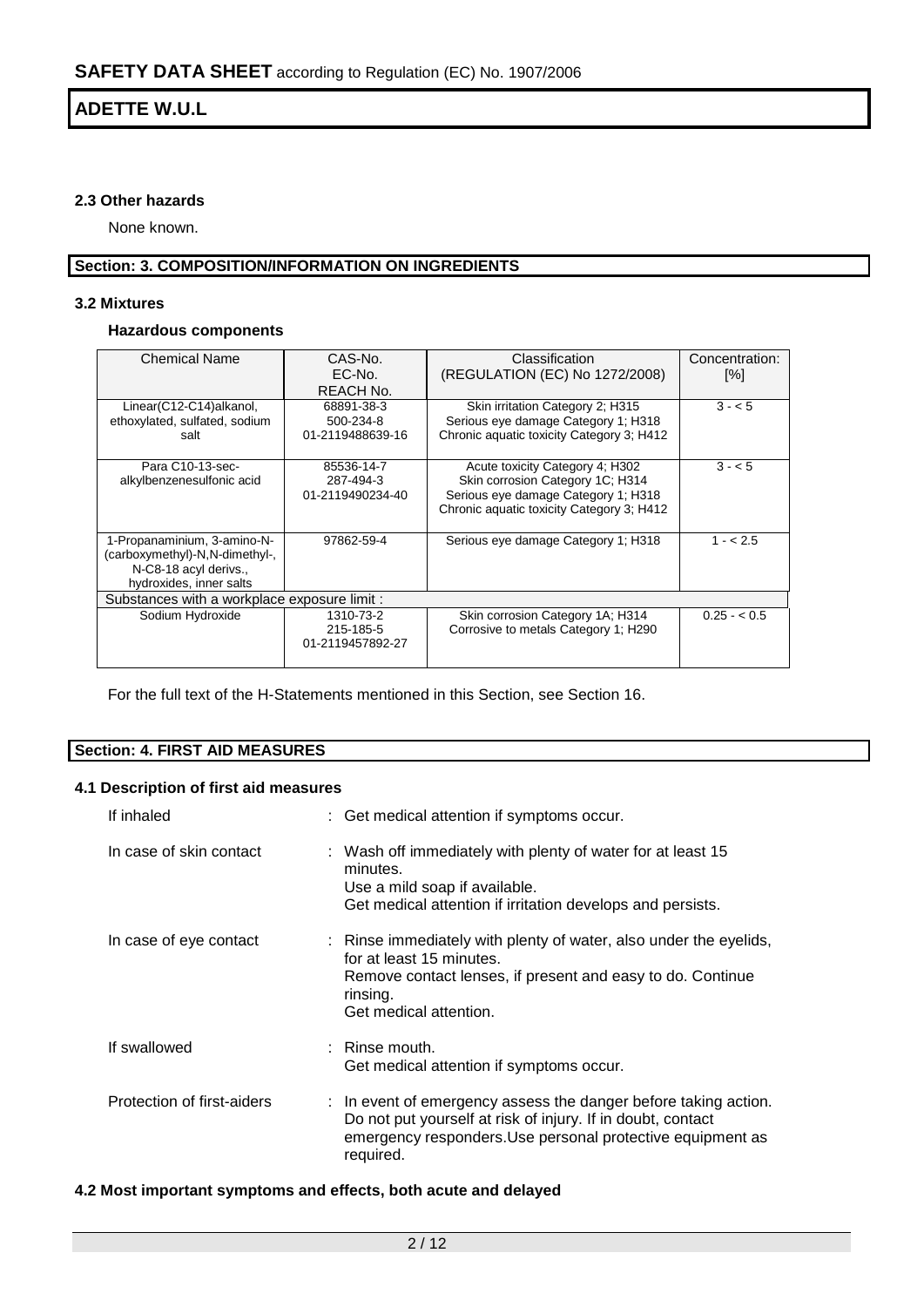## **See Section 11 for more detailed information on health effects and symptoms.**

## **4.3 Indication of immediate medical attention and special treatment needed**

Treatment : Treat symptomatically.

| <b>Section: 5. FIREFIGHTING MEASURES</b> |  |
|------------------------------------------|--|

### **5.1 Extinguishing media**

| Suitable extinguishing media                              | : Use extinguishing measures that are appropriate to local<br>circumstances and the surrounding environment.                                                                          |
|-----------------------------------------------------------|---------------------------------------------------------------------------------------------------------------------------------------------------------------------------------------|
| 5.2 Special hazards arising from the substance or mixture |                                                                                                                                                                                       |
| Specific hazards during<br>firefighting                   | : Not flammable or combustible.                                                                                                                                                       |
| Hazardous combustion<br>products                          | : Depending on combustion properties, decomposition products<br>may include following materials:<br>Carbon oxides<br>nitrogen oxides (NOx)<br>Sulphur oxides                          |
| 5.3 Advice for firefighters                               |                                                                                                                                                                                       |
| for firefighters                                          | Special protective equipment : Use personal protective equipment.                                                                                                                     |
| Further information                                       | : Fire residues and contaminated fire extinguishing water must<br>be disposed of in accordance with local regulations. In the<br>event of fire and/or explosion do not breathe fumes. |

## **Section: 6. ACCIDENTAL RELEASE MEASURES**

## **6.1 Personal precautions, protective equipment and emergency procedures**

| Advice for non-emergency<br>personnel | ÷. | Ensure clean-up is conducted by trained personnel only.<br>Refer to protective measures listed in sections 7 and 8.                                    |
|---------------------------------------|----|--------------------------------------------------------------------------------------------------------------------------------------------------------|
| Advice for emergency<br>responders    |    | : If specialised clothing is required to deal with the spillage, take<br>note of any information in Section 8 on suitable and unsuitable<br>materials. |
| <b>6.2 Environmental precautions</b>  |    |                                                                                                                                                        |
| Environmental precautions             |    | : Do not allow contact with soil, surface or ground water.                                                                                             |

#### **6.3 Methods and materials for containment and cleaning up**

| Methods for cleaning up | : Stop leak if safe to do so.                                 |
|-------------------------|---------------------------------------------------------------|
|                         | Contain spillage, and then collect with non-combustible       |
|                         | absorbent material, (e.g. sand, earth, diatomaceous earth,    |
|                         | vermiculite) and place in container for disposal according to |
|                         | local / national regulations (see section 13).                |
|                         | Flush away traces with water.                                 |
|                         | For large spills, dike spilled material or otherwise contain  |
|                         | material to ensure runoff does not reach a waterway.          |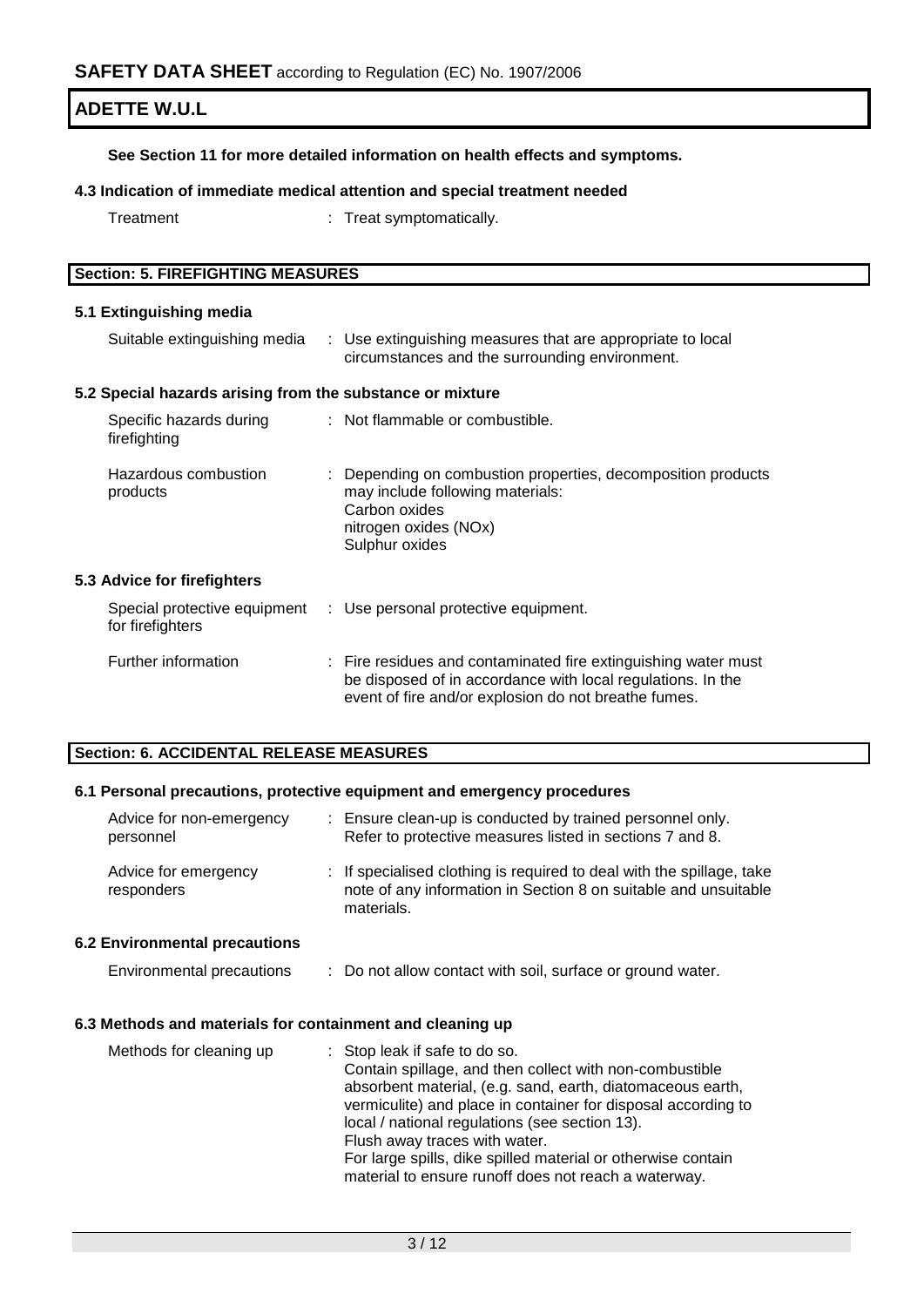#### **6.4 Reference to other sections**

See Section 1 for emergency contact information. For personal protection see section 8. See Section 13 for additional waste treatment information.

## **Section: 7. HANDLING AND STORAGE**

#### **7.1 Precautions for safe handling**

| Advice on safe handling                                          | : Avoid contact with skin and eyes. Wash hands thoroughly<br>after handling. Use only with adequate ventilation.                                                                                         |
|------------------------------------------------------------------|----------------------------------------------------------------------------------------------------------------------------------------------------------------------------------------------------------|
| Hygiene measures                                                 | : Handle in accordance with good industrial hygiene and safety<br>practice. Remove and wash contaminated clothing before re-<br>use. Wash face, hands and any exposed skin thoroughly after<br>handling. |
| 7.2 Conditions for safe storage, including any incompatibilities |                                                                                                                                                                                                          |
| Requirements for storage<br>areas and containers                 | : Keep out of reach of children. Keep container tightly closed.<br>Store in suitable labelled containers.                                                                                                |
| Suitable material                                                | : Keep in properly labelled containers.                                                                                                                                                                  |

### **7.3 Specific end uses**

Specific use(s)  $\qquad \qquad$ : Detergent

## **Section: 8. EXPOSURE CONTROLS/PERSONAL PROTECTION**

#### **8.1 Control parameters**

#### **Occupational Exposure Limits**

| Components       | CAS-No.   | Value type (Form<br>of exposure) | Control parameters | <b>Basis</b> |
|------------------|-----------|----------------------------------|--------------------|--------------|
| Sodium Hydroxide | 1310-73-2 | OELV - 15 min<br>(STEL)          | $2 \text{ mg/m}$   | OEL<br>IR    |

DNEL

| Sodium Hydroxide | End Use: Workers<br>Exposure routes: Inhalation<br>Potential health effects: Long-term local effects<br>Value: 1 mg/m3   |
|------------------|--------------------------------------------------------------------------------------------------------------------------|
|                  | End Use: Consumers<br>Exposure routes: Inhalation<br>Potential health effects: Long-term local effects<br>Value: 1 mg/m3 |

#### **8.2 Exposure controls**

#### **Appropriate engineering controls**

Good general ventilation should be sufficient to control worker exposure to airborne contaminants.

## **Individual protection measures**

Hygiene measures : Handle in accordance with good industrial hygiene and safety practice.Remove and wash contaminated clothing before re-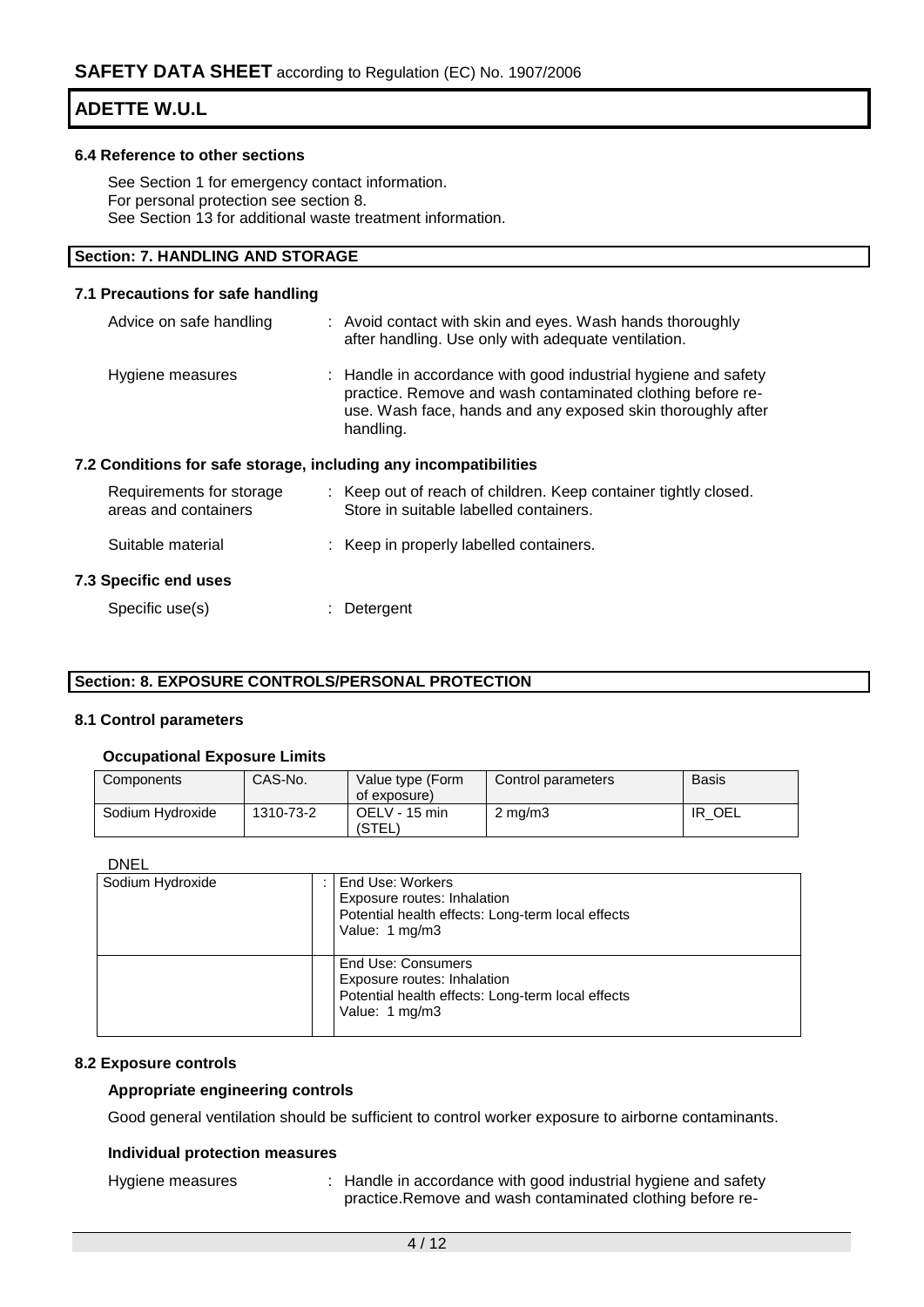| <b>ADETTE W.U.L</b>                       |                                                                                                                                                                                                                                                                                                                                                                                                         |  |
|-------------------------------------------|---------------------------------------------------------------------------------------------------------------------------------------------------------------------------------------------------------------------------------------------------------------------------------------------------------------------------------------------------------------------------------------------------------|--|
|                                           | use. Wash face, hands and any exposed skin thoroughly after<br>handling.                                                                                                                                                                                                                                                                                                                                |  |
| Eye/face protection (EN<br>166)           | : Safety glasses with side-shields                                                                                                                                                                                                                                                                                                                                                                      |  |
| Hand protection (EN 374)                  | : Recommended preventive skin protection<br>Gloves<br>Nitrile rubber<br>butyl-rubber<br>Breakthrough time: $1 - 4$ hours<br>Minimum thickness for butyl-rubber 0.3 mm for nitrile rubber<br>0.2 mm or equivalent (please refer to the gloves<br>manufacturer/distributor for advise).<br>Gloves should be discarded and replaced if there is any<br>indication of degradation or chemical breakthrough. |  |
| Skin and body protection<br>(EN 14605)    | : Wear suitable protective clothing.                                                                                                                                                                                                                                                                                                                                                                    |  |
| Respiratory protection (EN<br>143, 14387) | : When respiratory risks cannot be avoided or sufficiently<br>limited by technical means of collective protection or by<br>measures, methods or procedures of work organization,<br>consider the use of certified respiratory protection equipment<br>meeting EU requirements (89/656/EEC, (EU) 2016/425), or<br>equivalent, with filter type:A-P                                                       |  |
| <b>Environmental exposure controls</b>    |                                                                                                                                                                                                                                                                                                                                                                                                         |  |
| General advice                            | : Consider the provision of containment around storage<br>vessels.                                                                                                                                                                                                                                                                                                                                      |  |

## **Section: 9. PHYSICAL AND CHEMICAL PROPERTIES**

# **9.1 Information on basic physical and chemical properties**

| Appearance                                                     | : viscous liquid                 |
|----------------------------------------------------------------|----------------------------------|
| Colour                                                         | : Clear Green                    |
| Odour                                                          | : characteristic                 |
| Flash point                                                    | : $>$ 100 °C                     |
| рH                                                             | $: 6.5 - 7.5, 100 \%$<br>(20 °C) |
| Odour Threshold                                                | : no data available              |
| Melting point/freezing point                                   | no data available                |
| Initial boiling point and boiling : no data available<br>range |                                  |
| Evaporation rate                                               | ∶no data available               |
| Flammability (solid, gas)                                      | no data available                |
| Upper explosion limit                                          | no data available                |
| Lower explosion limit                                          | no data available                |
|                                                                |                                  |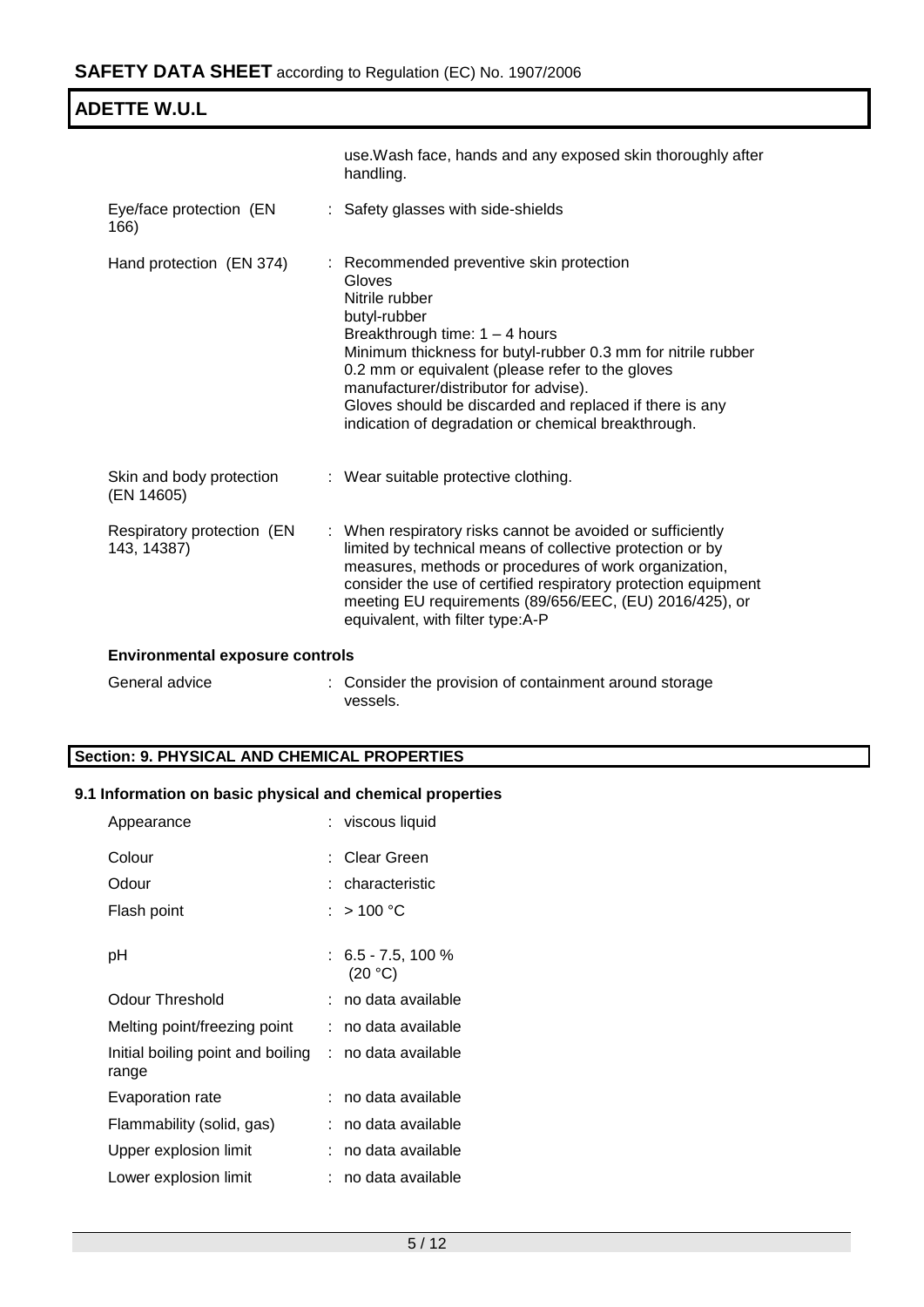| Vapour pressure                            | no data available                             |
|--------------------------------------------|-----------------------------------------------|
| Relative vapour density                    | : no data available                           |
| Relative density                           | : 1.015 - 1.025                               |
| Solubility(ies)                            |                                               |
| Water solubility                           | : soluble in cold water, soluble in hot water |
| Solubility in other solvents               | : no data available                           |
| Partition coefficient: n-<br>octanol/water | : no data available                           |
| Auto-ignition temperature                  | : no data available                           |
| Thermal decomposition                      | : no data available                           |
| Viscosity, dynamic                         | : no data available                           |
| Viscosity, kinematic                       | : no data available                           |
| Explosive properties                       | no data available                             |
| Oxidizing properties                       | no data available                             |
|                                            |                                               |

## **9.2 Other information**

no data available

## **Section: 10. STABILITY AND REACTIVITY**

### **10.1 Reactivity**

No dangerous reaction known under conditions of normal use.

## **10.2 Chemical stability**

Stable under normal conditions.

## **10.3 Possibility of hazardous reactions**

Hazardous reactions : No dangerous reaction known under conditions of normal use.

### **10.4 Conditions to avoid**

Conditions to avoid : None known.

#### **10.5 Incompatible materials**

Materials to avoid : None known

#### **10.6 Hazardous decomposition products**

| Hazardous decomposition | : Depending on combustion properties, decomposition products |
|-------------------------|--------------------------------------------------------------|
| products                | may include following materials:                             |
|                         | Carbon oxides                                                |
|                         | nitrogen oxides (NOx)                                        |
|                         | Sulphur oxides                                               |

## **Section: 11. TOXICOLOGICAL INFORMATION**

## **11.1 Information on toxicological effects**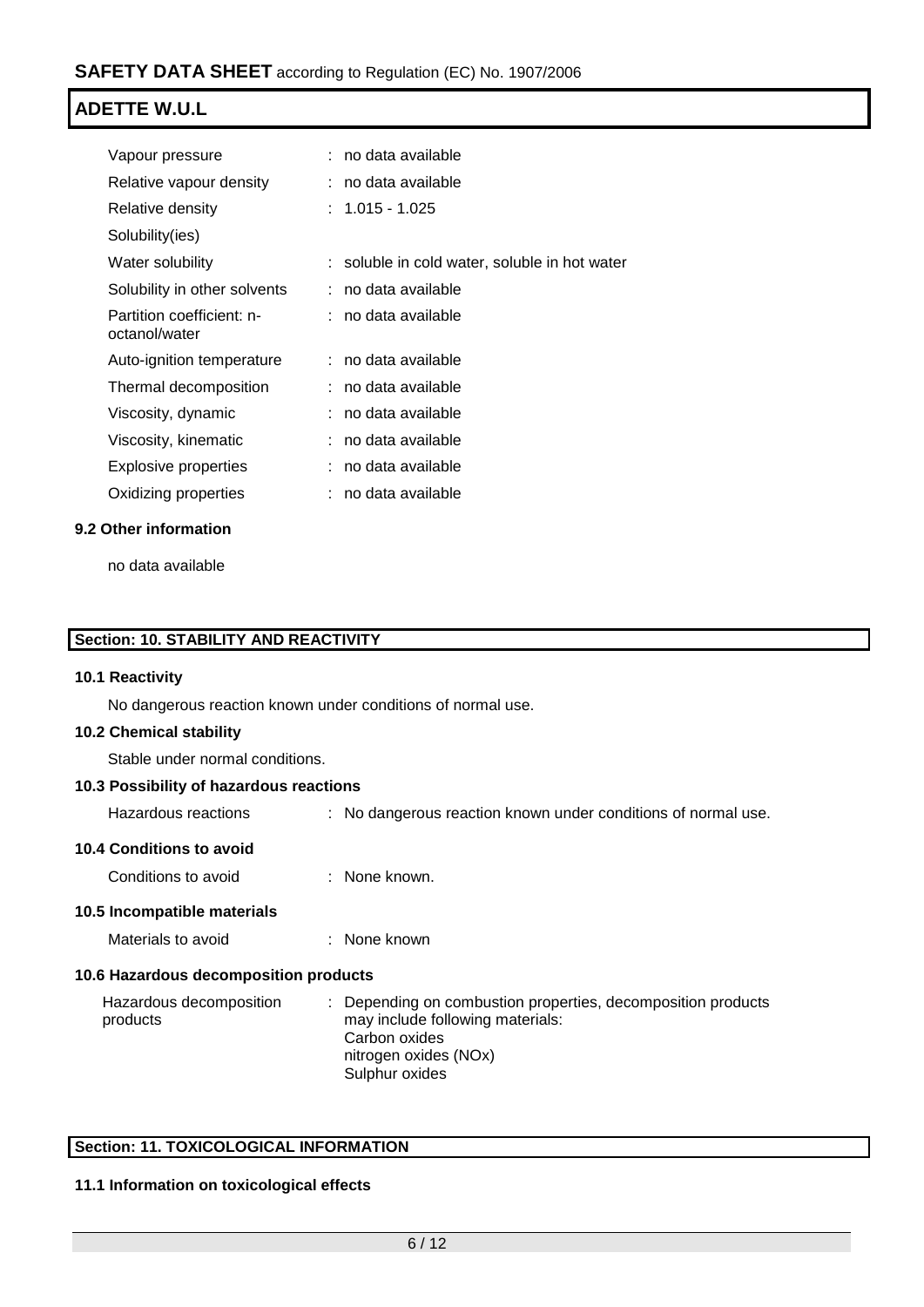Information on likely routes of : Inhalation, Eye contact, Skin contact exposure

## **Toxicity**

## **Product**

| Acute oral toxicity                  | Acute toxicity estimate : $> 2,000$ mg/kg                                                   |
|--------------------------------------|---------------------------------------------------------------------------------------------|
| Acute inhalation toxicity            | There is no data available for this product.                                                |
| Acute dermal toxicity                | : There is no data available for this product.                                              |
| Skin corrosion/irritation            | There is no data available for this product.                                                |
| Serious eye damage/eye<br>irritation | : There is no data available for this product.                                              |
| Respiratory or skin<br>sensitization | : There is no data available for this product.                                              |
| Carcinogenicity                      | There is no data available for this product.                                                |
| Reproductive effects                 | There is no data available for this product.                                                |
| Germ cell mutagenicity               | There is no data available for this product.                                                |
| Teratogenicity                       | There is no data available for this product.                                                |
| STOT - single exposure               | There is no data available for this product.                                                |
| STOT - repeated exposure             | There is no data available for this product.                                                |
| Aspiration toxicity                  | There is no data available for this product.                                                |
| <b>Components</b>                    |                                                                                             |
| Acute oral toxicity                  | : Linear(C12-C14)alkanol, ethoxylated, sulfated, sodium<br>salt<br>LD50 rat: 3,350 mg/kg    |
|                                      | Para C10-13-sec-alkylbenzenesulfonic acid<br>LD50 rat: 1,470 mg/kg                          |
| <b>Components</b>                    |                                                                                             |
| Acute dermal toxicity                | : Linear(C12-C14)alkanol, ethoxylated, sulfated, sodium<br>salt<br>LD50 rabbit: 8,000 mg/kg |
| <b>Potential Health Effects</b>      |                                                                                             |
| Eyes                                 | Causes serious eye irritation.                                                              |
| <b>Skin</b>                          | Causes skin irritation.                                                                     |
| Ingestion                            | Health injuries are not known or expected under normal<br>use.                              |
| Inhalation                           | : Health injuries are not known or expected under normal<br>use.                            |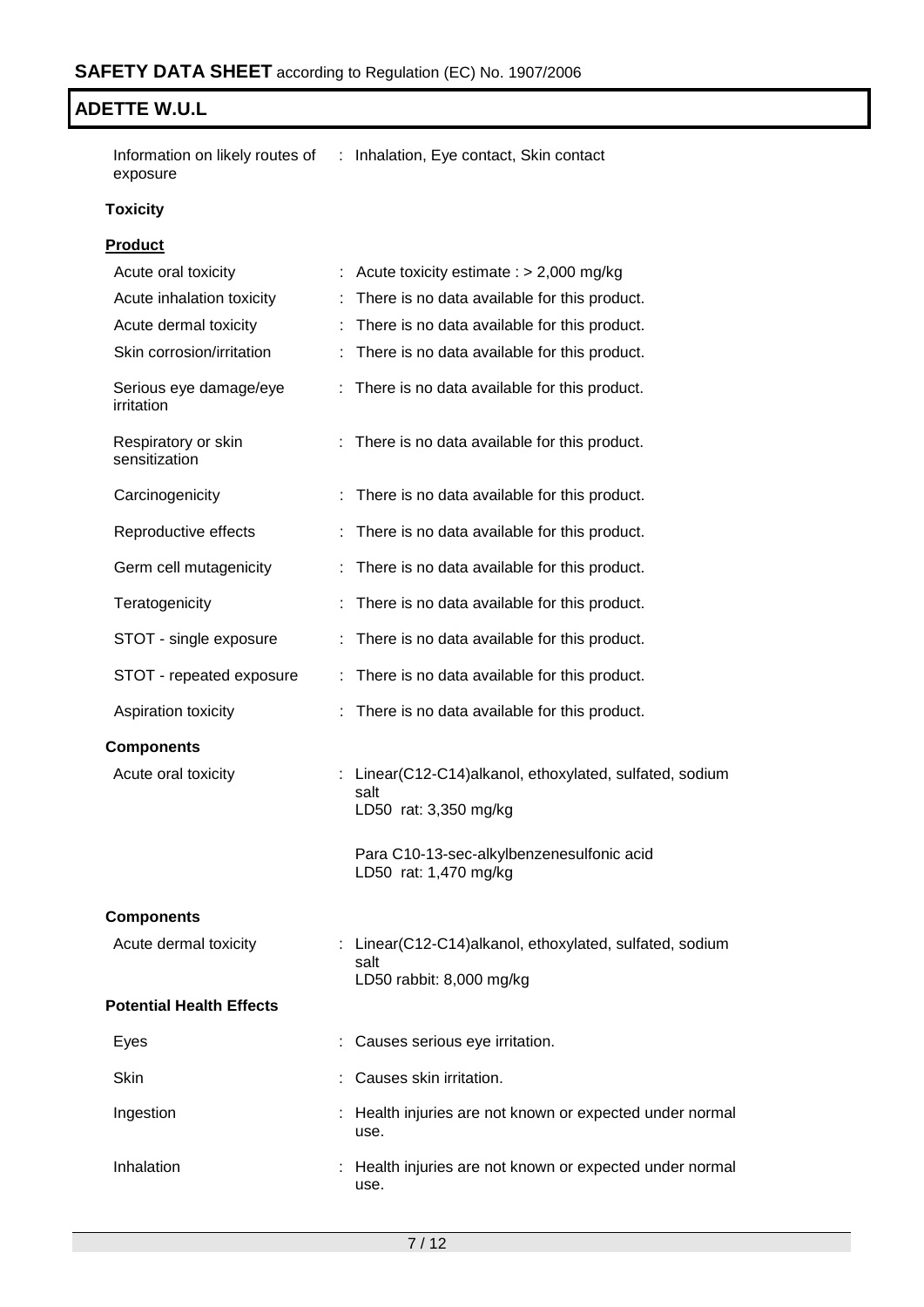| <b>ADETTE W.U.L</b>                   |                                                                  |  |
|---------------------------------------|------------------------------------------------------------------|--|
| <b>Chronic Exposure</b>               | : Health injuries are not known or expected under normal<br>use. |  |
| <b>Experience with human exposure</b> |                                                                  |  |
| Eye contact                           | : Redness, Pain, Irritation                                      |  |
| Skin contact                          | : Redness, Irritation                                            |  |
| Ingestion                             | : No symptoms known or expected.                                 |  |
| Inhalation                            | : No symptoms known or expected.                                 |  |
| <b>Further information</b>            | : no data available                                              |  |

# **Section: 12. ECOLOGICAL INFORMATION**

# **12.1 Ecotoxicity**

| <b>Product</b>                                         |                                                                                                                                |
|--------------------------------------------------------|--------------------------------------------------------------------------------------------------------------------------------|
| <b>Environmental Effects</b>                           | : This product has no known ecotoxicological effects.                                                                          |
| Toxicity to fish                                       | no data available                                                                                                              |
| Toxicity to daphnia and other<br>aquatic invertebrates | : no data available                                                                                                            |
| Toxicity to algae                                      | : no data available                                                                                                            |
| <b>Components</b>                                      |                                                                                                                                |
| Toxicity to fish                                       | : Linear(C12-C14)alkanol, ethoxylated, sulfated, sodium<br>salt<br>96 h LC50 Fish: 7.1 mg/l                                    |
|                                                        | Para C10-13-sec-alkylbenzenesulfonic acid<br>96 h LC50 Fish: 1.67 mg/l                                                         |
| <b>Components</b>                                      |                                                                                                                                |
| Toxicity to daphnia and other<br>aquatic invertebrates | : Sodium Hydroxide<br>48 h EC50: 40 mg/l                                                                                       |
| <b>Components</b>                                      |                                                                                                                                |
| Toxicity to fish (Chronic<br>toxicity)                 | : Linear(C12-C14)alkanol, ethoxylated, sulfated, sodium<br>salt<br>28 d NOEC Oncorhynchus mykiss (rainbow trout): 0.14<br>mg/l |
|                                                        | Para C10-13-sec-alkylbenzenesulfonic acid<br>196 d NOEC: 0.63 mg/l                                                             |

# **12.2 Persistence and degradability**

**Product**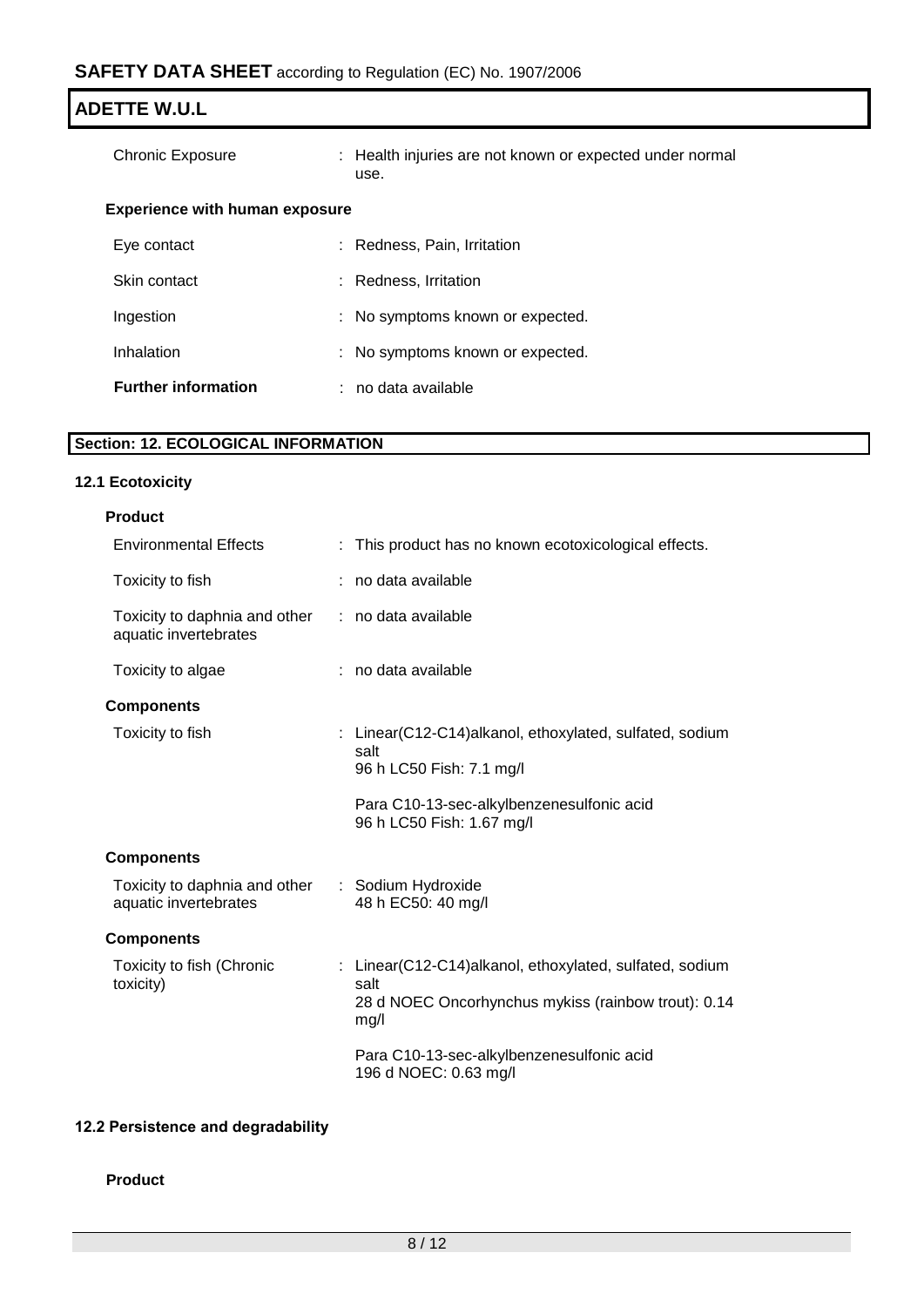no data available

| <b>Components</b> |                                                                                                                                           |
|-------------------|-------------------------------------------------------------------------------------------------------------------------------------------|
| Biodegradability  | : Linear(C12-C14)alkanol, ethoxylated, sulfated, sodium salt<br>Result: Readily biodegradable.                                            |
|                   | Para C10-13-sec-alkylbenzenesulfonic acid<br>Result: Readily biodegradable.                                                               |
|                   | 1-Propanaminium, 3-amino-N-(carboxymethyl)-N, N-dimethyl-<br>, N-C8-18 acyl derivs., hydroxides, inner salts<br>Result: no data available |
|                   | Sodium Hydroxide<br>Result: Not applicable - inorganic                                                                                    |

## **12.3 Bioaccumulative potential**

no data available

#### **12.4 Mobility in soil**

no data available

## **12.5 Results of PBT and vPvB assessment**

## **Product**

Assessment : This substance/mixture contains no components considered to be either persistent, bioaccumulative and toxic (PBT), or very persistent and very bioaccumulative (vPvB) at levels of 0.1% or higher.

## **12.6 Other adverse effects**

no data available

## **Section: 13. DISPOSAL CONSIDERATIONS**

Dispose of in accordance with the European Directives on waste and hazardous waste.Waste codes should be assigned by the user, preferably in discussion with the waste disposal authorities.

## **13.1 Waste treatment methods**

| Product                              | : Where possible recycling is preferred to disposal or<br>incineration.<br>If recycling is not practicable, dispose of in compliance with<br>local regulations.<br>Dispose of wastes in an approved waste disposal facility. |
|--------------------------------------|------------------------------------------------------------------------------------------------------------------------------------------------------------------------------------------------------------------------------|
| Contaminated packaging               | : Dispose of as unused product.<br>Empty containers should be taken to an approved waste<br>handling site for recycling or disposal.<br>Do not re-use empty containers.                                                      |
| Guidance for Waste Code<br>selection | : Organic wastes containing dangerous substances. If this<br>product is used in any further processes, the final user must<br>redefine and assign the most appropriate European Waste                                        |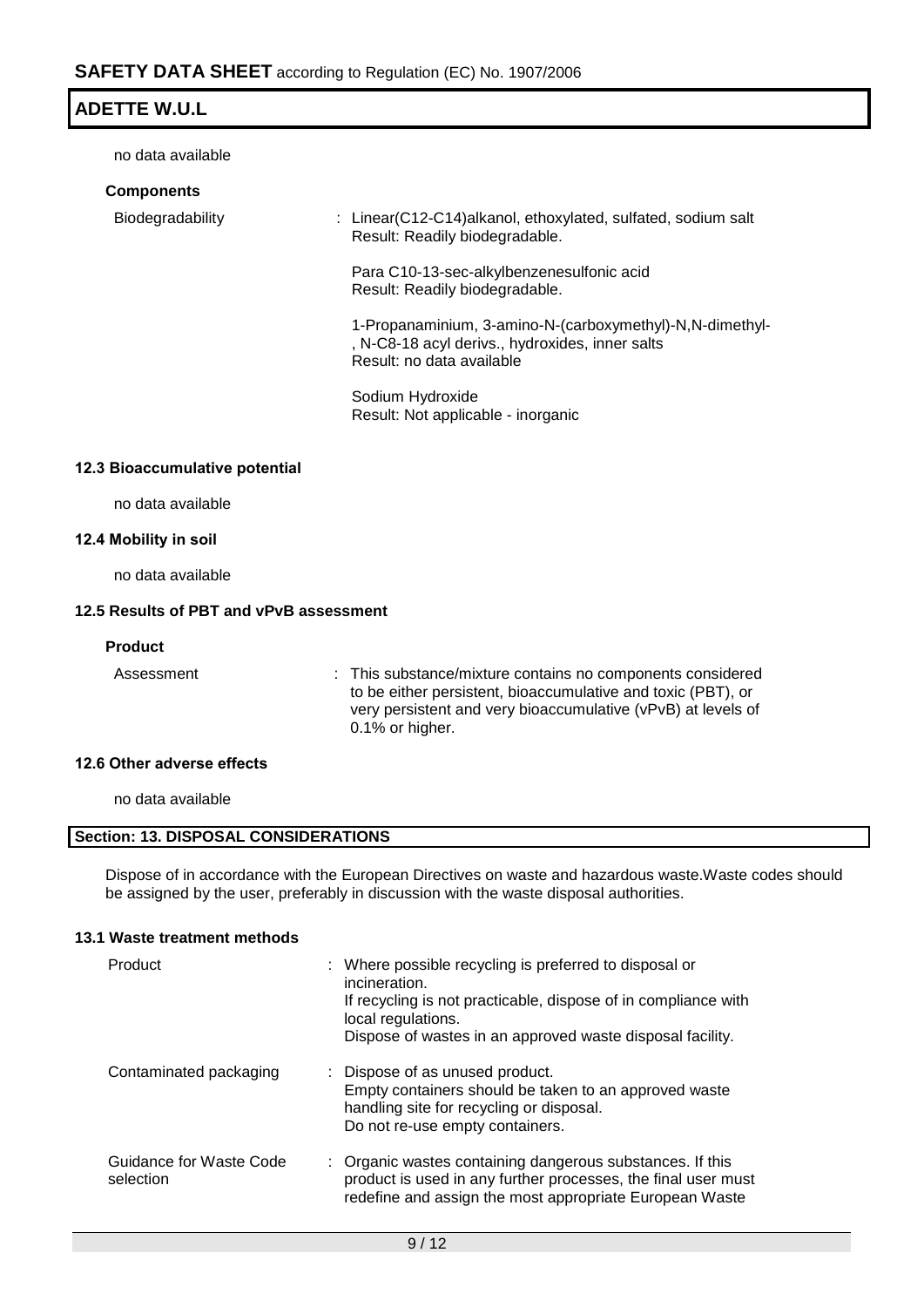Catalogue Code. It is the responsibility of the waste generator to determine the toxicity and physical properties of the material generated to determine the proper waste identification and disposal methods in compliance with applicable European (EU Directive 2008/98/EC) and local regulations.

## **Section: 14. TRANSPORT INFORMATION**

The shipper/consignor/sender is responsible to ensure that the packaging, labeling, and markings are in compliance with the selected mode of transport.

| Land transport (ADR/ADN/RID)         |                                                          |
|--------------------------------------|----------------------------------------------------------|
| 14.1 UN number:                      | Not applicable.                                          |
| 14.2 UN proper shipping name:        | PRODUCT IS NOT REGULATED DURING<br><b>TRANSPORTATION</b> |
| 14.3 Transport hazard class(es):     | Not applicable.                                          |
| 14.4 Packing group:                  | Not applicable.                                          |
| <b>14.5 Environmental hazards:</b>   | No.                                                      |
| 14.6 Special precautions for user:   | Not applicable.                                          |
| Air transport (IATA)                 |                                                          |
| 14.1 UN number:                      | Not applicable.                                          |
| 14.2 UN proper shipping name:        | PRODUCT IS NOT REGULATED DURING<br><b>TRANSPORTATION</b> |
| 14.3 Transport hazard class(es):     | Not applicable.                                          |
| 14.4 Packing group:                  | Not applicable.                                          |
| <b>14.5 Environmental hazards:</b>   | No.                                                      |
| 14.6 Special precautions for user:   | Not applicable.                                          |
| Sea transport (IMDG/IMO)             |                                                          |
| 14.1 UN number:                      | Not applicable.                                          |
| 14.2 UN proper shipping name:        | PRODUCT IS NOT REGULATED DURING<br><b>TRANSPORTATION</b> |
| 14.3 Transport hazard class(es):     | Not applicable.                                          |
| 14.4 Packing group:                  | Not applicable.                                          |
| <b>14.5 Environmental hazards:</b>   | No.                                                      |
| 14.6 Special precautions for user:   | Not applicable.                                          |
| 14.7 Transport in bulk according to  | Not applicable.                                          |
| Annex II of MARPOL 73/78 and the IBC |                                                          |
| Code:                                |                                                          |

#### **Section: 15. REGULATORY INFORMATION**

**15.1 Safety, health and environmental regulations/legislation specific for the substance or mixture:**

**INTERNATIONAL CHEMICAL CONTROL LAWS**

## **15.2 Chemical Safety Assessment:**

No Chemical Safety Assessment has been carried out on the product.

**Section: 16. OTHER INFORMATION**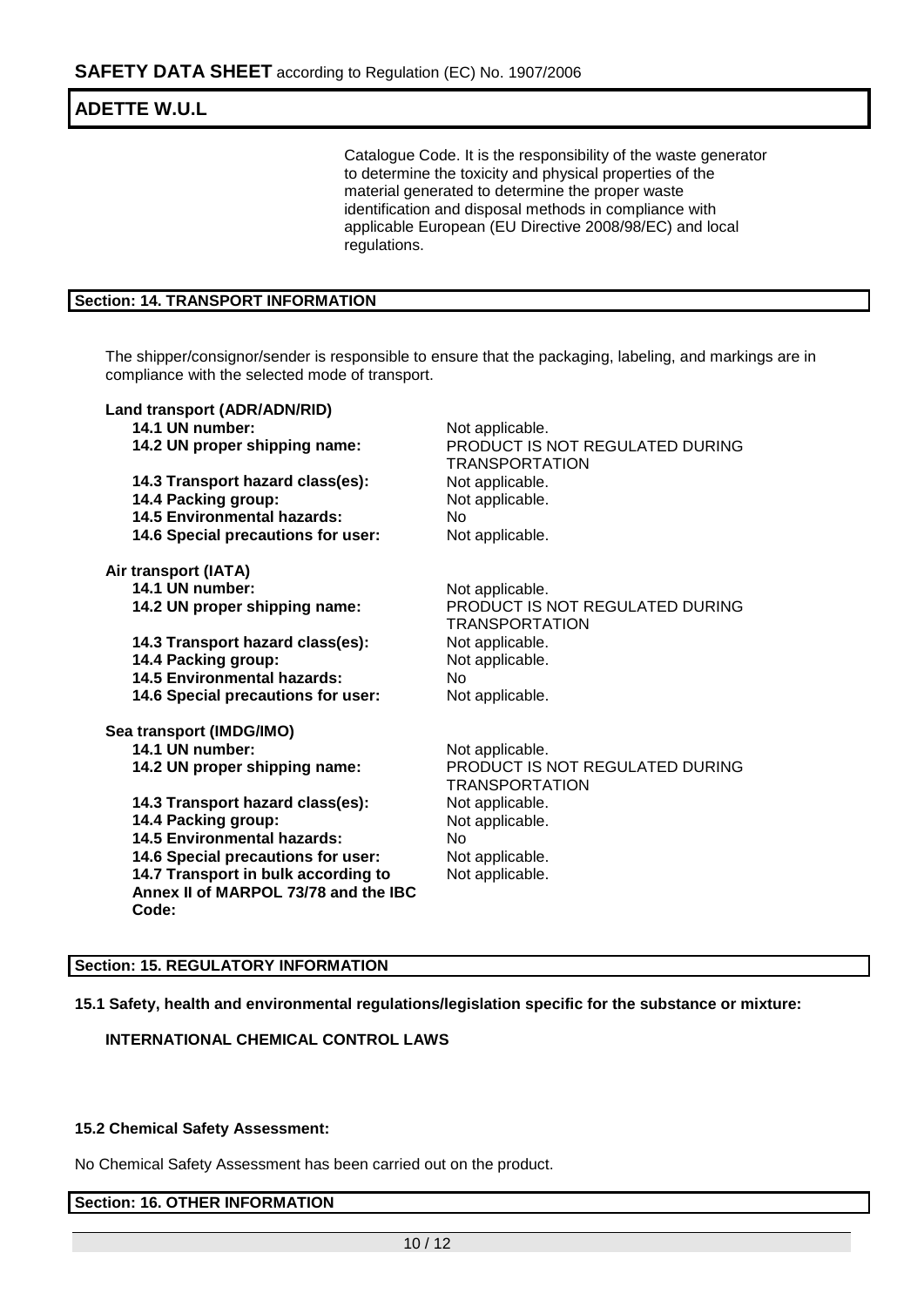| The country the chock in the community and containing to the colemn that the telephone |                      |  |  |  |
|----------------------------------------------------------------------------------------|----------------------|--|--|--|
| <b>Classification</b>                                                                  | <b>Justification</b> |  |  |  |
| Skin irritation 2. H315                                                                | Calculation method   |  |  |  |
| Eye irritation 2, H319                                                                 | Calculation method   |  |  |  |
| Euli tayt of U. Clatemanta                                                             |                      |  |  |  |

#### **Procedure used to derive the classification according to REGULATION (EC) No 1272/2008**

#### **Full text of H-Statements**

| H <sub>290</sub>  | May be corrosive to metals.                        |
|-------------------|----------------------------------------------------|
| H302              | Harmful if swallowed.                              |
| H <sub>3</sub> 14 | Causes severe skin burns and eye damage.           |
| H315              | Causes skin irritation.                            |
| H318              | Causes serious eye damage.                         |
| H412              | Harmful to aquatic life with long lasting effects. |

#### **Full text of other abbreviations**

ADN – European Agreement concerning the International Carriage of Dangerous Goods by Inland Waterways; ADR – European Agreement concerning the International Carriage of Dangerous Goods by Road; AICS – Australian Inventory of Chemical Substances; ASTM – American Society for the Testing of Materials; bw - Body weight; CLP - Classification Labelling Packaging Regulation; Regulation (EC) No 1272/2008; CMR – Carcinogen, Mutagen or Reproductive Toxicant; DIN – Standard of the German Institute for Standardisation; DSL – Domestic Substances List (Canada); ECHA – European Chemicals Agency; EC-Number – European Community number; ECx – Concentration associated with x% response; ELx – Loading rate associated with x% response; EmS – Emergency Schedule; ENCS – Existing and New Chemical Substances (Japan); ErCx – Concentration associated with x% growth rate response; GHS – Globally Harmonized System; GLP – Good Laboratory Practice; IARC – International Agency for Research on Cancer; IATA – International Air Transport Association; IBC – International Code for the Construction and Equipment of Ships carrying Dangerous Chemicals in Bulk; IC50 – Half maximal inhibitory concentration; ICAO – International Civil Aviation Organization; IECSC – Inventory of Existing Chemical Substances in China; IMDG – International Maritime Dangerous Goods; IMO – International Maritime Organization; ISHL – Industrial Safety and Health Law (Japan); ISO – International Organisation for Standardization; KECI – Korea Existing Chemicals Inventory; LC50 – Lethal Concentration to 50 % of a test population; LD50 – Lethal Dose to 50% of a test population (Median Lethal Dose); MARPOL – International Convention for the Prevention of Pollution from Ships; n.o.s. – Not Otherwise Specified; NO(A)EC – No Observed (Adverse) Effect Concentration; NO(A)EL – No Observed (Adverse) Effect Level; NOELR – No Observable Effect Loading Rate; NZIoC – New Zealand Inventory of Chemicals; OECD – Organization for Economic Co-operation and Development; OPPTS – Office of Chemical Safety and Pollution Prevention; PBT – Persistent, Bioaccumulative and Toxic substance; PICCS – Philippines Inventory of Chemicals and Chemical Substances; (Q)SAR – (Quantitative) Structure Activity Relationship; REACH – Regulation (EC) No 1907/2006 of the European Parliament and of the Council concerning the Registration, Evaluation, Authorisation and Restriction of Chemicals; RID – Regulations concerning the International Carriage of Dangerous Goods by Rail; SADT – Self-Accelerating Decomposition Temperature; SDS – Safety Data Sheet; TCSI – Taiwan Chemical Substance Inventory; TRGS – Technical Rule for Hazardous Substances; TSCA – Toxic Substances Control Act (United States); UN – United Nations; vPvB – Very Persistent and Very Bioaccumulative

| Sources of key data used to<br>compile the Safety Data<br>Sheet | : IARC Monographs on the Evaluation of the Carcinogenic Risk<br>of Chemicals to Man, Geneva: World Health Organization,<br>International Agency for Research on Cancer.                                                                                                                                                                                                                         |
|-----------------------------------------------------------------|-------------------------------------------------------------------------------------------------------------------------------------------------------------------------------------------------------------------------------------------------------------------------------------------------------------------------------------------------------------------------------------------------|
|                                                                 | The possible key literature references and data sources which<br>may have been used in conjunction with the consideration of<br>expert judgment to compile this Safety Data Sheet: European<br>regulations/directives (including (EC) No. 1907/2006, (EC) No.<br>1272/2008), supplier data, inter-net, ESIS, IUCLID, ERIcards,<br>Non European official regulatory data and other data sources. |
| Prepared By                                                     | : Regulatory Affairs                                                                                                                                                                                                                                                                                                                                                                            |